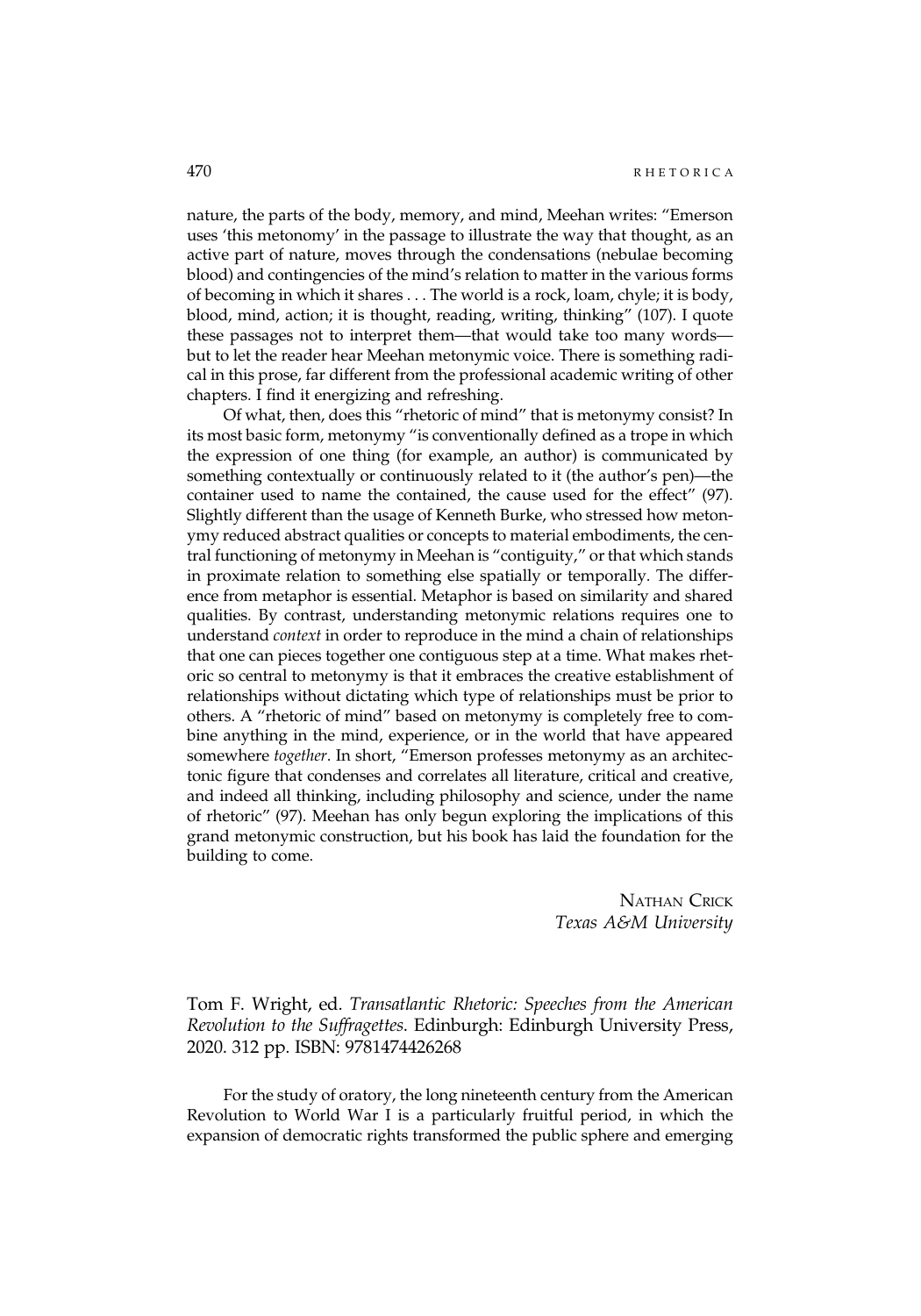print capitalism functioned as a catalyst for the distribution of the spoken word. Building on such collections as Lift Every Voice: African American Oratory, 1787–1900 (1998) and Women at the Podium: Memorable Speeches in History (2000), Tom F. Wright's anthology Transatlantic Rhetoric: Speeches from the American Revolution to the Suffragettes presents a novel, multifaceted canon of speechmaking that enables its readers to construct a history of the momentous political, social, and cultural changes of the period. It stands out especially because of its methodological integration of transnational perspectives.

Wright is well-known to scholars of the period because of two publications closely related to Transatlantic Rhetoric: his edited collection The Cosmopolitan Lyceum: Lecture Culture and the Globe in Nineteenth-Century America (University of Massachusetts Press, 2013) and his monograph Lecturing the Atlantic: Speech, Print, and an Anglo-American Commons 1830– 1870 (Oxford University Press, 2017). The anthology continues this approach of the nineteenth-century practice of eloquence in its production, performance, and reception from a transatlantic viewpoint. Like its predecessors, the collection reframes comparisons between British and American eloquence and also extends to such issues as "the varying tone of Irish, Haitian and American nationalisms" and "the shared metaphors of abolition and the women's movement" (10). For instance, it illustrates how the struggle for Irish Home Rule provoked a backlash in American nativist discourses against the Irish diaspora (219–228), and how the reception in Britain and France of Alexander Stephens' white supremacist arguments for the Secession of the American South in his so-called "Cornerstone Speech" (1861) influenced Europe's refusal to recognize the Confederacy as an independent state (260–263).

Putting together a revisionist anthology such as this comes with particular challenges with regard to the length of the book and the necessity for selection. Wright's departure from the 'great speeches' model is certainly commendable. In contrast to the latter, the chapter structure for his selection of seventy-three speeches in total is based on the "great 'questions' of the century" (2); for him, these are Nationalisms and Independence (ch. 1); Gender, Suffrage and Sexuality (ch. 2); Slavery and Race (ch. 3); Faith, Culture and Society (ch. 4); Empire and Manifest Destiny (ch. 5); and War and Peace (ch. 6). Speeches on what French and German call the 'social question' (question sociale, soziale Frage)—that is, issues relating to class, poverty, and the proletariat—appear as a subsection of chapter four, called "Society and Class" (178–195). The selection includes what have become mainstays of speechmaking in the period, such as the two printed versions of Sojourner Truth's "Speech to the Women's Rights Convention" (1851), Frederick Douglass's "What to the slave is July  $4^{th}$ ?" (1852), and Emmeline Pankhurst's "Freedom or Death" (1913). But it also ranges from Jean-Jacques Dessalines' "Haitian Declaration of Independence" (1804) and Nanye'hi and others' "Cherokee Women Address Their Nation" (1817) to Swami Vivekananda's "Address at the World's Parliament of Religions" (1893). Overall, the focus is quite clearly on political speech, although the collection also touches on other